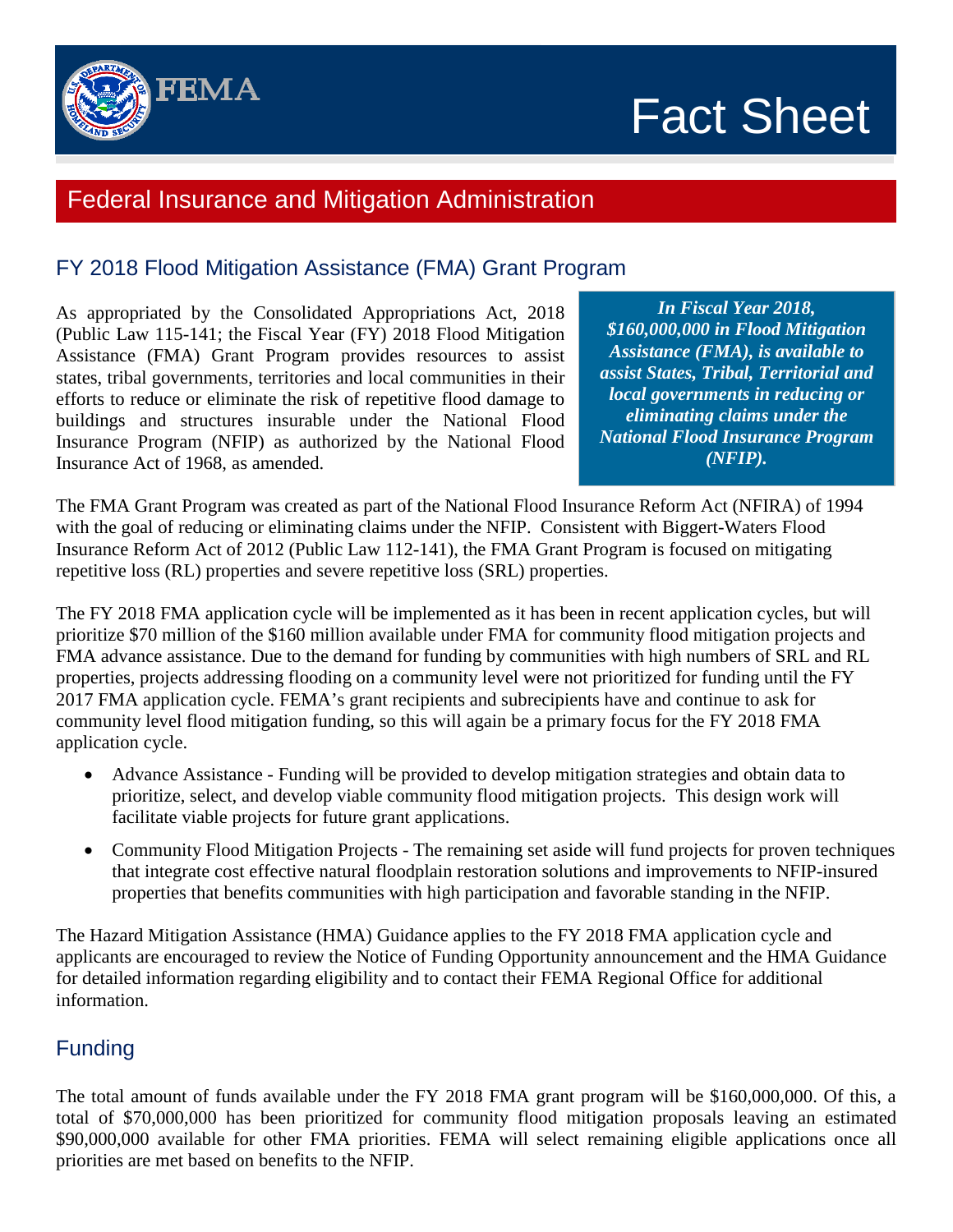

## **Eligibility**

All 50 States, the District of Columbia, Federally-recognized Native American Tribal governments, American Samoa, Guam, Northern Mariana Islands, Puerto Rico and the U.S. Virgin Islands are eligible to apply for the FY 2018 FMA Grant Program. Local governments are considered sub-applicants and must apply to their applicant state/territory.

Either the state Emergency Management Agency (EMA) or the office that has primary floodplain management responsibility is eligible to apply directly to FEMA for FMA Grant Program funds as an applicant; however, only one application will be accepted from each state, tribe or territory.

Applicants and Subapplicants must have a FEMA approved mitigation plan as of the application deadline in order to apply for mitigation projects in accordance with Title 44 CFR Part 201.

## Funding Guidelines

The total amount of funds available under the FY 2018 FMA Grant Program will be \$160,000,000, which includes the traditional FMA Grant Program priorities as well as the community flood mitigation priorities (both projects and FMA advance assistance).

The maximum federal share for FMA planning sub-applications is as follows:

- Up to \$100,000 for community flood mitigation advance assistance
- Up to \$10,000,000 for community flood mitigation projects
- \$50,000 for Technical Assistance for states/territories who were awarded FMA Grant Program funds totaling at least \$1,000,000 in FY 2017.
- \$100,000 per Applicant for mitigation planning with a maximum of \$50,000 for state plans and \$25,000 for local plans.

A maximum of 10 percent of grant funds awarded can be used by the recipient for management costs, and a maximum of 5 percent of grant funds awarded can be used by the subrecipient for management costs, per HMA Guidance.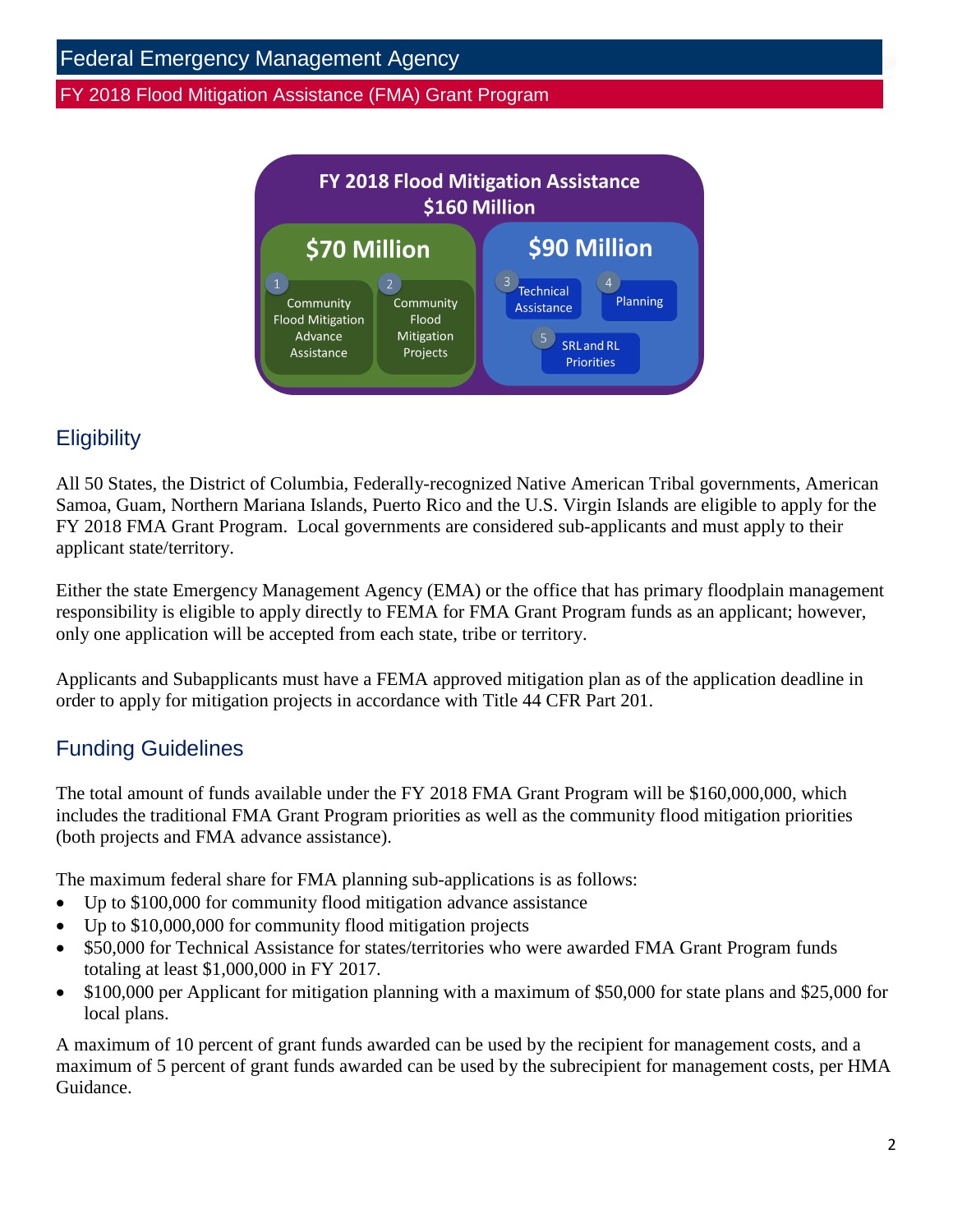Federal funding is available for up to 75 percent of the eligible activity costs.

FEMA may contribute up to 100 percent Federal cost share for SRL properties defined below as:

- a) Is covered under a contract for flood insurance made available under the NFIP; and
- b) Has incurred flood related damage
	- i. For which four or more separate claims payments (includes building and contents) have been made under flood insurance coverage with the amount of each such claim exceeding \$5,000, and with the cumulative amount of such claims payments exceeding \$20,000, or
	- ii. For which at least two separate claims payments (includes only building) have been made under such coverage, with the cumulative amount of such claims exceeding the market value of the insured structure.

FEMA may contribute up to 90 percent Federal cost share for RL properties. An RL property is a structure covered by a contract for flood insurance made available under the NFIP that:

- a. Has incurred flood-related damage on two occasions, in which the cost of the repair, on the average, equaled or exceeded 25 percent of the market value of the structure at the time of each such flood event; and
- a) At the time of the second incidence of flood-related damage, the contract for flood insurance contains increased cost of compliance coverage.

The period of performance for the FMA Grant Program begins with the opening of the application period and ends no later than 36 months from the date that FEMA announces selected sub-applications.

## Evaluation Criteria

FEMA will select eligible project sub-applications on a competitive basis in order of the agency's priorities for FY 2018 FMA Grant Program.

1. Community Flood Mitigation – Advance Assistance

FEMA will select the highest ranked eligible subapplication(s) for Advance Assistance from each Applicant not to exceed \$100,000 total Federal cost share. Maximum funding for all FMA Advance Assistance is \$2 million. All subapplications must be designated as Advance Assistance within the title of the subapplication and use the correct code **(904.2 - Advance Assistance)** within eGrants to be considered.

2. Community Flood Mitigation – Projects

FEMA will select the highest ranked eligible community flood mitigation subapplication(s) from each Applicant up to \$10,000,000 federal share based on final priority scoring criteria (see table below), as needed, and that benefit communities with high participation and favorable standing in the NFIP. All subapplications submitted under the community flood mitigation project priority must include a list of NFIP-insured properties that are included in the project area and the project's benefiting area as well as a project boundary map that portrays these properties. Applicants are not required to apply for Advance Assistance funding to be eligible to receive a project award. All subapplications must be designated as community flood mitigation within the title of the subapplication and use the appropriate code within eGrants to be considered.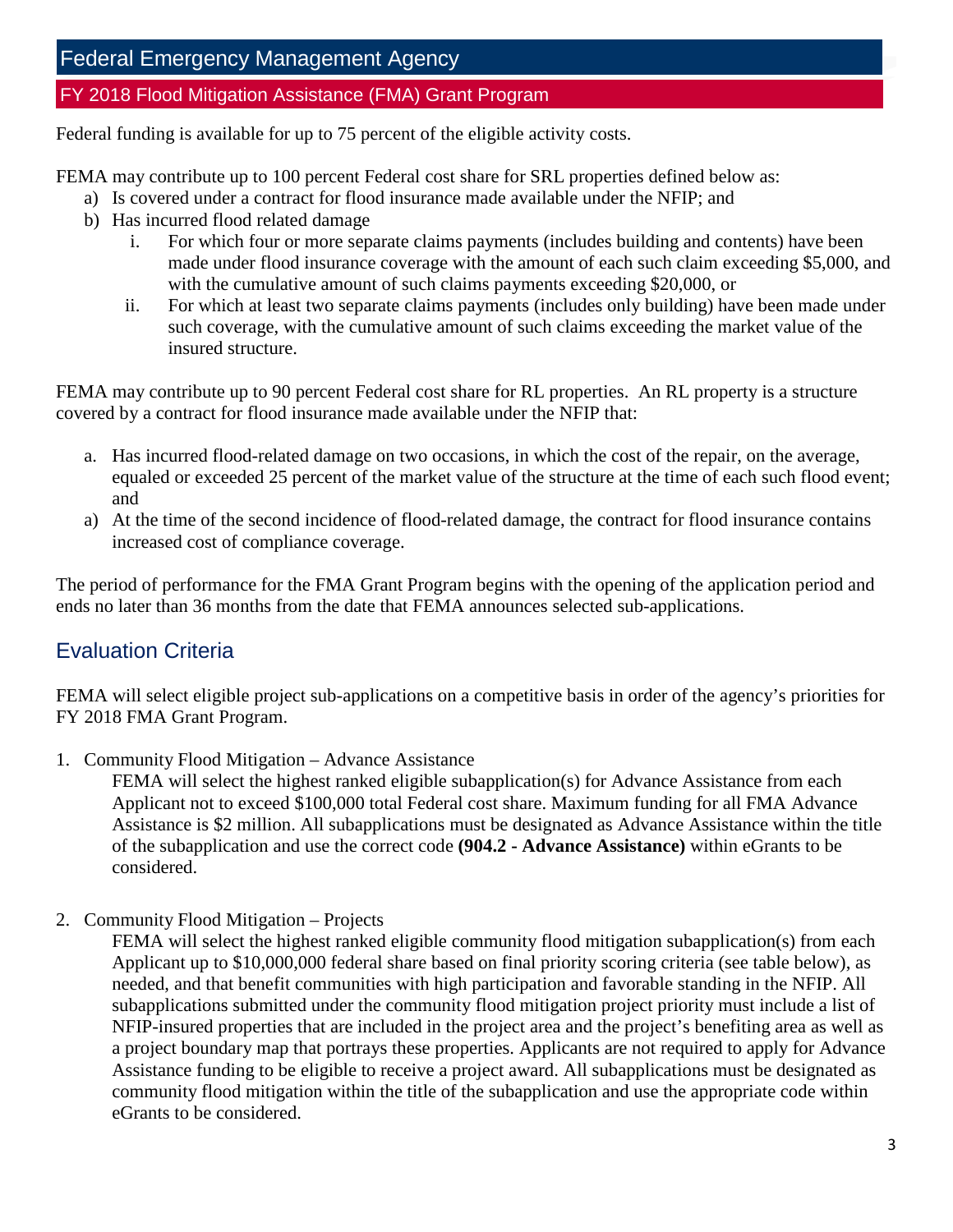Eligible project activities include, but are not limited to:

- o Infrastructure protective measures
- o Floodwater storage and diversion
- o Utility protective measures
- o Stormwater management
- o Wetland restoration/creation
- o Aquifer storage and recovery
- o Localized flood control to protect critical facility
- o Floodplain and stream restoration
- o Water and sanitary sewer system protective measures

FEMA will select proposal types based on the below weighted priorities, as needed.

| <b>Priority</b>                                                       | <b>Description</b>                                                                                                                                                                                                                                                                                                                                               | <b>Total</b><br><b>Points</b> |
|-----------------------------------------------------------------------|------------------------------------------------------------------------------------------------------------------------------------------------------------------------------------------------------------------------------------------------------------------------------------------------------------------------------------------------------------------|-------------------------------|
| Private Partnership Cost Share                                        | Cost share taken on by private organizations/businesses emphasizing<br>community participation, collaboration, and investment. Points will be<br>assigned based on percentage of private cost share invested.                                                                                                                                                    | 150                           |
| <b>Building Code Effectiveness Grading</b><br>Schedule (BCEGS) rating | Assesses effectiveness of enforcement and adequacy of building codes with<br>emphasis on mitigation. Classes weighted based on national class grouping<br>ratings. Highest weight will be assigned to class 1 and descending through<br>lower classes.                                                                                                           | 100                           |
| Community Rating System (CRS)<br>Participation                        | The Community Rating System (CRS) recognizes and encourages community<br>floodplain management activities that exceed the minimum NFIP standards.<br>Depending upon the level of participation, flood insurance premium rates for<br>policyholders can be reduced up to 45%. Highest weight will be assigned to<br>class 1 and descending through lower classes. | 100                           |
| <b>Cooperating Technical Partners Program</b><br>(CTP) Participation  | Qualified partnership program where communities commit to collaborate in<br>maintaining up-to-date flood hazard maps and other flood hazard information.<br>Points are provided to CTP participating communities.                                                                                                                                                | 100                           |
| International Building Codes (IBC)<br>Adopted                         | IBC adoption epitomizes community commitment to responsible building<br>regulations. Points are provided to IBC participating communities.                                                                                                                                                                                                                       | 50                            |
|                                                                       | <b>Total Points Available</b>                                                                                                                                                                                                                                                                                                                                    | $500*$                        |

*\* In the event of a tie between two or more community flood mitigation applications:* 

- *FEMA will use the highest Benefit Cost Ratio (BCR) as a tiebreaker for projects; and.*
- *FEMA will use the total number of active policies in the local jurisdiction as a tie breaker for Advance Assistance.*

After meeting the \$70,000,000 available for community flood mitigation or when all eligible community flood mitigation project subapplications have been selected, FEMA will select eligible subapplications for the remaining funds in the following order:

3. Technical Assistance.

FEMA will select eligible technical assistance subapplications up to \$50,000 Federal share for Recipients to which FEMA obligated FMA awards totaling at least \$1,000,000 Federal cost share in FY 2017.

4. Flood Mitigation Planning.

FEMA will select eligible planning subapplications up to \$100,000 Federal share per Applicant with a maximum of \$50,000 Federal share for State mitigation plan updates and \$25,000 Federal share for local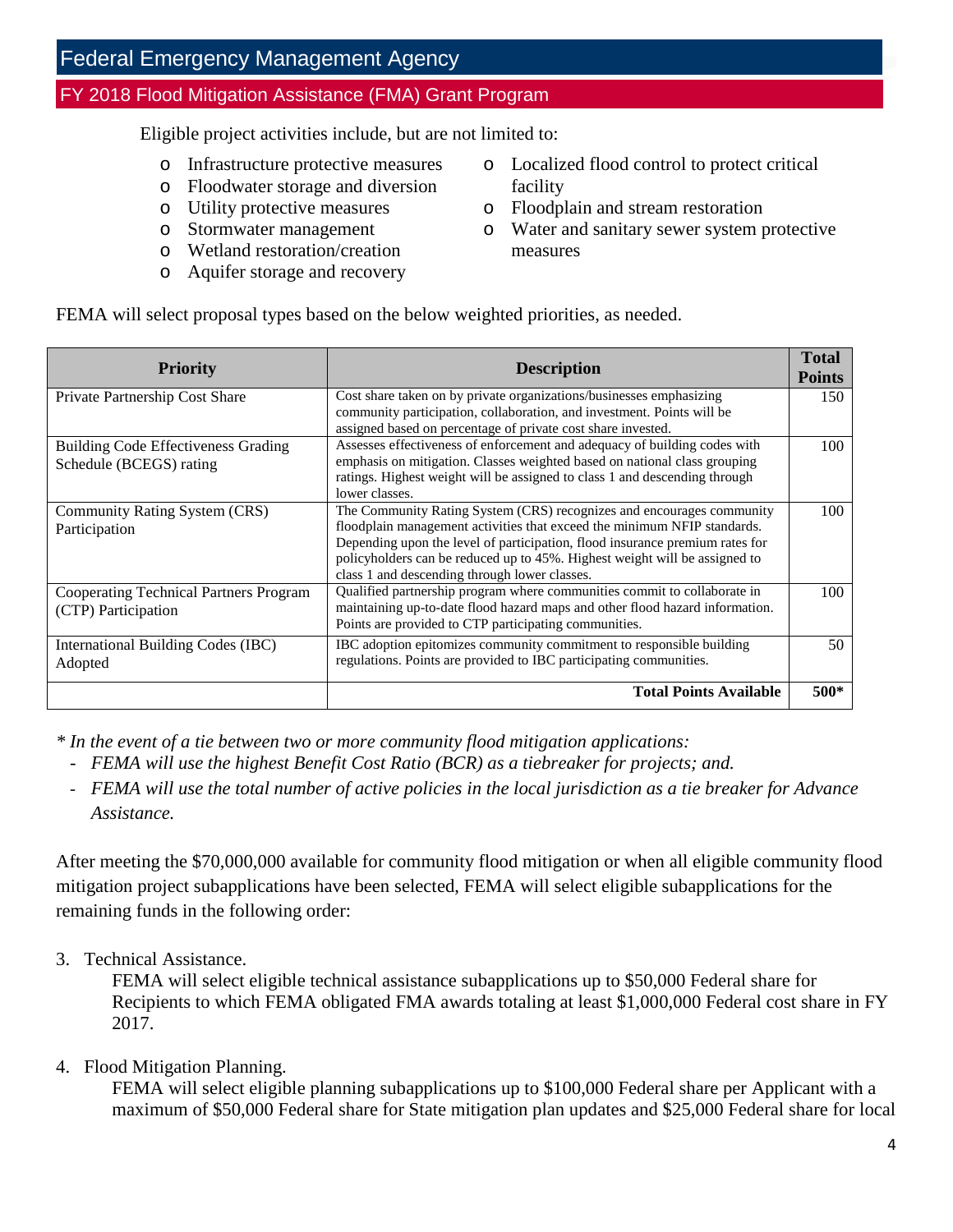mitigation plans. FEMA may reduce the Federal share of any planning subapplication that exceeds the regulatory maximums.

5. Competitive funding for property flood mitigation projects.

FEMA will select eligible flood mitigation project subapplications on a competitive basis as follows:

- a. Projects that will mitigate flood damage to at least 50 percent of structures included in the subapplication that meet definition 42 U.S.C. 4104c(h)(3)(B)(ii) of a Severe Repetitive Loss (SRL) property: At least two separate NFIP claim payments have been made with the cumulative amount of such claims exceeding the market value of the insured structure.
- b. Projects that will mitigate flood damage to at least 50 percent of structures included in the subapplication that meet the definition of a Repetitive Loss (RL) property: Have incurred floodrelated damage on two occasions, in which the cost of the repair, on the average, equaled or exceeded 25% of the market value of the structure at the time of each such flood event
- c. Projects that will mitigate flood damage to at least 50 percent of structures included in the subapplication that meet definition 42 U.S.C. 4104c(h)(3)(B)(i) of a SRL property: four or more separate NFIP claims payments have been made with the amount of each claim exceeding \$5,000, and with the cumulative amount of claims payments exceeding \$20,000

For project subapplications in priority categories 5a through 5c above, FEMA will prioritize projects as follows:

- i. The highest percentage of structures included in the subapplication that meet the definition from 100 to 50 percent;
- ii. The largest number of structures included in the subapplication that meet the definition; and
- iii. FEMA-validated Benefit-Cost Ratio (BCR).
- 6. The balance of FMA Grant Program funding will be distributed on a competitive basis to all eligible applicants for flood hazard mitigation projects.

## Changes for FY 2018

For FY 2018, all of the priorities are identical as they were for FY 2017 with a few changes to the first two priorities as listed below:

- 1. Community Flood Mitigation Advance Assistance: Advance Assistance can be used to develop mitigation strategies and obtain data to prioritize, select, and develop community mitigation projects for future funding. FEMA will select the highest ranked eligible subapplication(s) for Advance Assistance from each Applicant not to exceed \$100,000 total Federal cost share.
	- In the FY 2018 NOFO this priority has **no limit** to the number of subapplications an Applicant can submit to FEMA. The FY 2017 NOFO only allowed for one Community Flood Mitigation Advance Assistance subapplication to be submitted.
- 2. Community Flood Mitigation Projects: Mitigation projects that address community flood risk for the purpose of reducing NFIP flood claim payments. FEMA will select the highest ranked eligible community flood mitigation subapplication(s) from each Applicant up to \$10 million Federal cost share.